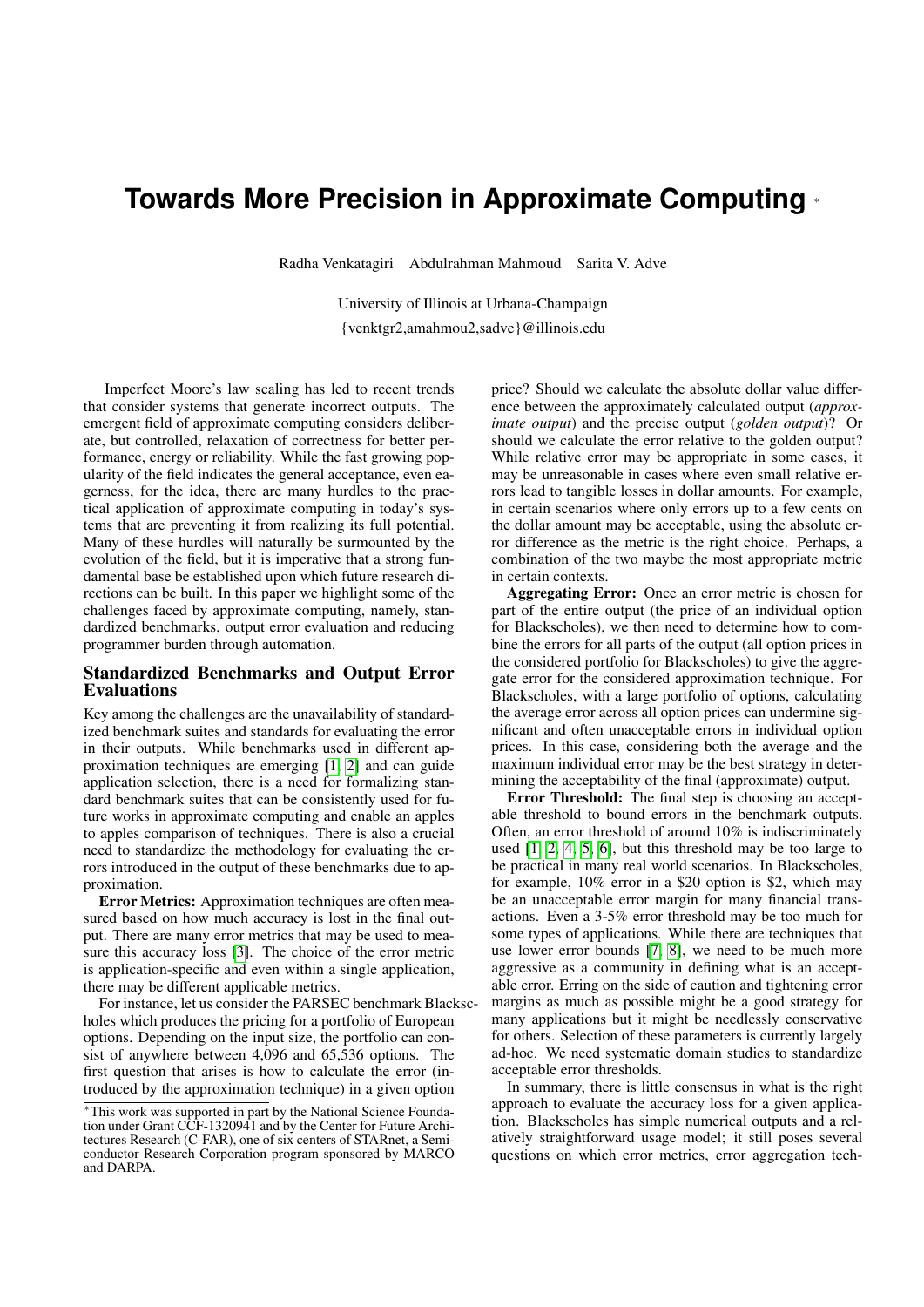niques, and error thresholds to use. These questions are harder to answer in other applications that may utilize sensory inputs and outputs such as audio and video. While these applications have a lot of potential for approximate computing, gauging and bounding errors in these is even more difficult without understanding how the final outputs are used. Hence, it is imperative that an agreement is reached by the community in defining benchmarks and standardizing the methodology to evaluate the errors in their output.

#### Programmer Expertise and Automation

Widespread adoption of approximate computing is hampered by its lack of application to a wide variety of programs and users. A significant reason for this is the need for expert programmer knowledge to distinguish locations in the application which may be amenable to approximation versus those that need precise computation [\[1,](#page-2-0) [9,](#page-2-8) [10\]](#page-2-9). As a result, many potential opportunities for approximation may be overlooked due to insufficient or inaccurate application information. While minimal programmer input such as endto-end error metrics for the final application output and the acceptable error thresholds are necessary, it is unreasonable to expect the programmer to provide details at the instruction and data level for approximation. Relieving the programmer of this burden will open up many new programs to the potential benefits of approximations. There is a need for automated end-to-end frameworks which can be used by even a novice programmer to find and exploit approximation opportunities (if any) in an application.

Recently, there has been an emergence of approximate computing frameworks [\[11,](#page-2-10) [12,](#page-2-11) [13\]](#page-2-12) that allow programmers to specify high level constraints on kernel outputs and automatically generate approximate programs that can run on given approximate hardware with known hardware reliability specifications while providing guarantees on error bounds [\[11,](#page-2-10) [12\]](#page-2-11). These end-to-end techniques are a promising step towards generating automated frameworks but require some expertise from the programmer in identifying approximate functions/kernels in a large application and burden them with a new programming model.

We are developing a tool called Approxilyzer that can be used by novice programmers to gauge the *first order approximation potential* of their application with no program annotations or modifications. Approxilyzer analyzes a program to provide the programmer with a set of instructions that *may* be candidates for approximation. Approxilyzer does this by eliminating instructions that generate unacceptable errors (either catastrophic or with error magnitude larger than what is deemed acceptable by the user) in the presence of single bit errors. The underlying argument that Approxilyzer makes is that if an instruction produces an unacceptable quality output in the presence of single bit corruptions, then it is highly unlikely to generate an output of acceptable accuracy with more vigorous perturbations introduced by approximation. After eliminating the instructions that produce unacceptable outputs, the remaining instructions are identified as potential first order candidates for approximation that can be further analyzed by the programmer using other software or hardware techniques.

The Approxilyzer framework extends the resiliency tool

Relyzer [\[14\]](#page-2-13) towards application in approximate computing. Relyzer uses a combination of fault injections and program analysis to determine the outcome when a single-bit fault is injected in a given bit pertaining to a given dynamic instruction (referred to as a fault site) in an execution. Using program analysis and some heuristics, Relyzer identifies fault sites that behave similarly in the presence of faults and groups these together into an equivalence class. It then performs a fault injection experiment on just one representative fault site and uses its result to predict the outcome for all the fault sites in the equivalence class. Hence, Relyzer is able to predict the resiliency characteristics of virtually all the fault sites in the application with relatively few fault injection experiments. The outcomes predicted by Relyzer include whether the fault will be masked, detected, or produce a Silent Data Corruption (SDC). Approxilyzer expands upon Relyzer by introducing the notion of *quality* to the SDCs based on how far the corrupted output deviates from the fault free execution's output. It estimates, with high confidence, the range of program output errors caused by each individual instruction in the application. Armed with the information, Approxilyzer can now automatically identify instructions that may be amenable to approximation based on their effect on the program output. Using Approxilyzer, the exploration space of instructions to consider for approximation can be significantly reduced and it can help programmers identify code segments for more targeted experiments.

We envision a tool like Approxilyzer being an intrinsic part of the front-end of a larger systematic and automated framework for approximate computing that will incorporate a single work-flow – from analyzing an unknown application for approximation opportunities to exploiting them by using the most optimal technique (software or hardware) to satisfy given accuracy constraints. There are many questions that will arise in the process of building this workflow, some of which are as follows – What role will the compiler or runtime play in such a framework? What is the best axis of approximation – instruction or data – and what is the right granularity at which to consider instructions and/or data? How do we deal with input dependency? How do we make individual techniques modular so they can be integrated into a single workflow? We urge the community to strive towards building such systematic end-to-end frameworks while working on individual techniques that we hope will serve as essential building blocks in this larger goal.

### Conclusion

As the field of approximate computing matures, we as a community need to address some key concerns that are plaguing it. Only by standardizing benchmarks, refining error evaluation methodologies, and building systematic frameworks that make it easy for programmers of all skill levels to automatically apply approximation techniques can we further the field to have widespread and lasting impact. Without these we are doing this much promising field a disservice that will prevent approximate computing from truly achieving its potential. One thing is clear – while our techniques to achieve performance and energy efficiency can be approximate, the tools and methodology used to apply and evaluate them cannot.